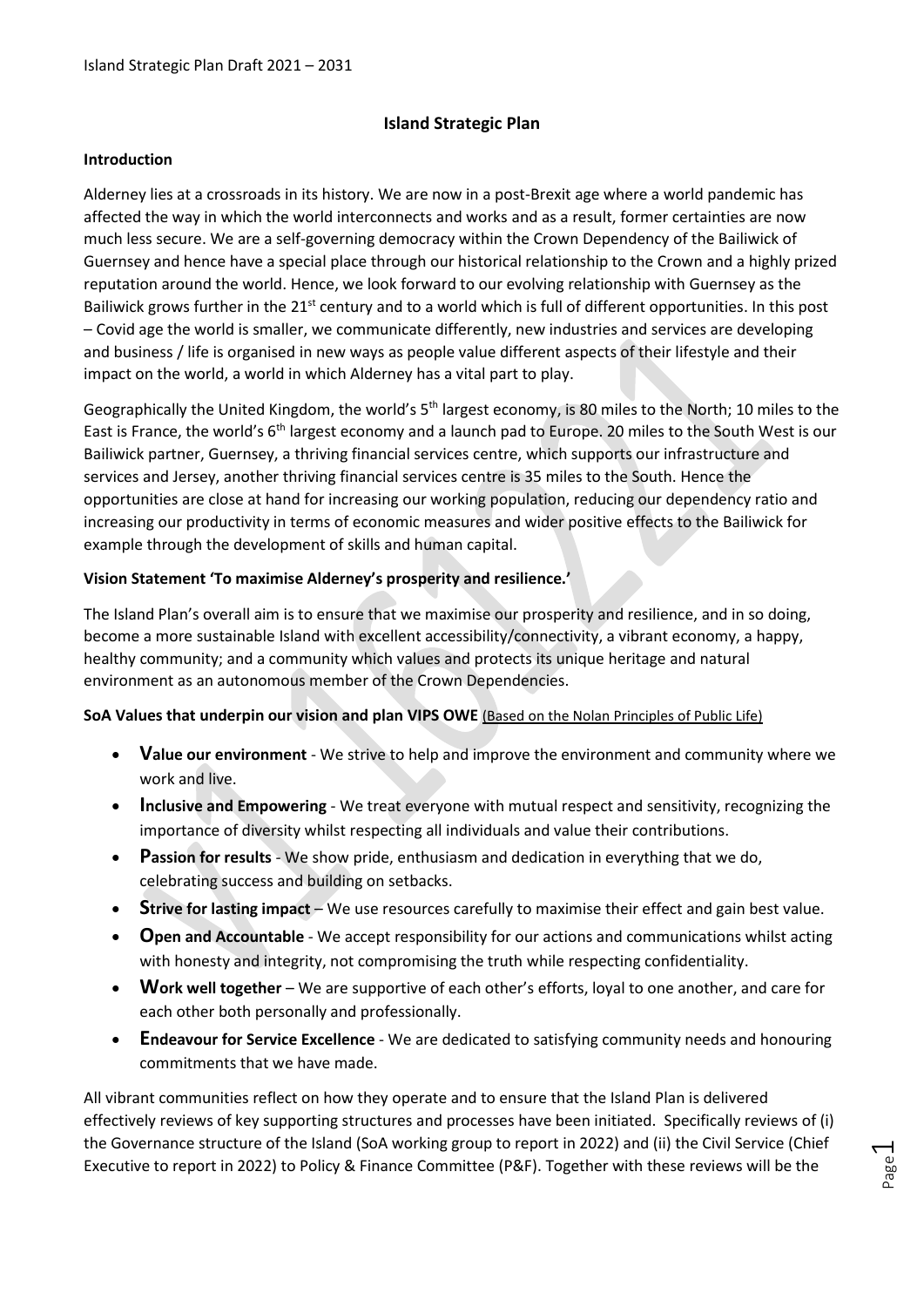2022 five-year review of the Land Use Plan which underpins the Island's environment. We must also be aware of the financial challenges being faced by the Bailiwick over the coming years and the approaches being suggested and debated in Guernsey which directly impact on Alderney and ensure that our voice is heard in those discussions. Key to these reviews and the planning, consultation and delivery process is efficient communication and access to documentation for the community and action plans that are financially secure.

The challenge in developing this strategic plan and associated projects and activities is to ensure that the normal business of running the island is not diminished and hence the Civil Service, General Services Committee (GSC), Building Development Control Committee (BDCC) and Policy and Finance Committee (P&F) will continue to oversee the day to day work of each aspect of their responsibilities but are mindful of the evolving plan as it develops and will look to align their current work with the plan and most importantly the budgeting process that underpins each aspect as the plan is implemented and Alderney grasps those opportunities that are available to it.

#### **About our plan**

- We will identify and use local and Bailiwick data sources to identify the assumptions, drivers for change and uncertainties regarding Alderney.
- We will use expertise from Guernsey and further afield when we do not have either the capability or capacity in Alderney to carry forward our plans in a timely manner.
- We will ask ourselves the crucial question, 'What will happen if we don't do something?' This process will highlight some of the key challenges facing us as a community.
- Through this plan, we are using the long-term trends to take a proactive approach, reimagining what is to come and prioritising our resources on the things we believe will have the greatest impact on those drivers for change.
	- o **Drivers for change that contribute to the plan (in no order of priority).**
		- $\ddot{\phantom{a}}$  Focused efficient civil service support and accountability;
		- Government structure, procedures and operational effectiveness:
		- $\leftarrow$  A resilient transport strategy;
		- $\downarrow$  Increasing population number and diversity in its composition;
		- $\ddot{+}$  Economic Development- sustaining current jobs and creating new ones;
		- $\downarrow$  Developing skills and Lifelong Learning opportunities for all;
		- $\leftarrow$  Creating and using Digital Connectivity in new ways;
		- $\overline{\phantom{a} \bullet}$  Fit for purpose housing, child care, social care and social services;
		- $\downarrow$  Appropriate health and well-being provision;
		- $\ddot{\phantom{1}}$  Covid 19 recovery and renewal plans and working in a post-Covid world;
		- $\ddot{\bullet}$  Post-Brexit issues ensuring good relations and looking for opportunities;
		- $\leftarrow$  The Guernsey Recovery Work Plan;
		- $\ddot{\phantom{1}}$  Building the Bailiwick relationship through transferred service synergy and working together initiatives with Guernsey Civil Service;

Page  $\sim$ 

- $\ddot{+}$  Green and Blue economies that promote sustainability and acknowledge climate change issues;
- $\ddot{+}$  The uniqueness of Alderney's heritage from pre-history to the present day.
- **In developing the plan, we will address our strategic priorities/goals on several levels.**
	- o Changes to the law
	- o Changes and development of SoA policy and guidance
	- o Changes to day-to-day practice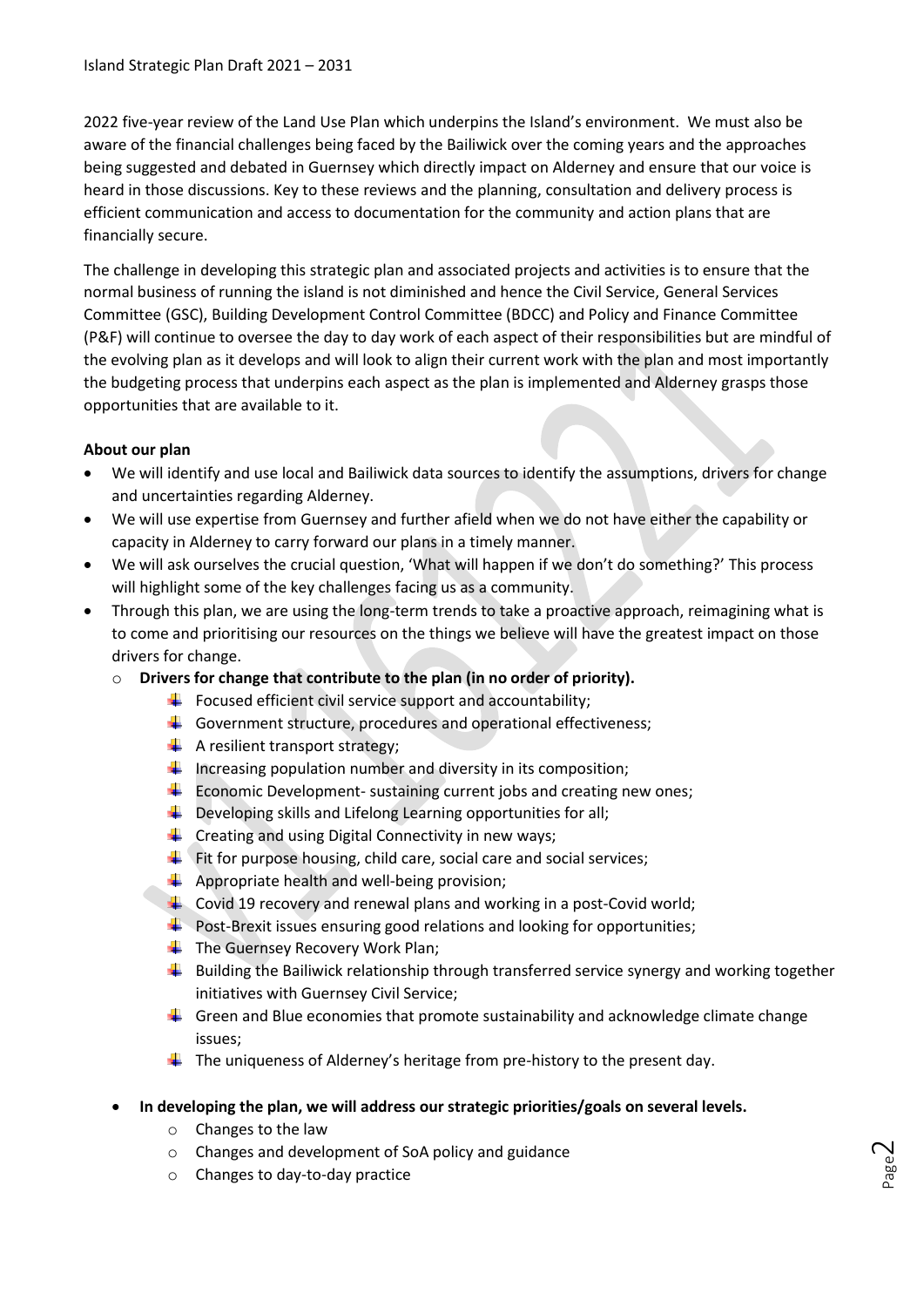We have identified 6 key themes with associated goals for which detailed supporting action plans need to be formulated. Running through these themes will be an awareness of the sustainability agenda, closer working with Guernsey and an appreciation that we now have to live with Covid and Climate Change.

- **Economy**
- **Energy**
- **Accessibility / Connectivity**
- **Community Development**
- **Natural / man made environment**
- **Governance**

#### **What we will do and why**

**We:**

- **1.** Accept that there is a need for an Island Plan as without a destination we cannot start the journey.
- **2.** Will develop three-time horizons, short (1 year), medium (5 years) and long (10 years +) and underpin these by a prudent budgeting process which is based on sound principles and an accountability framework. Each Action Plan supports this approach.
- **3.** Will make a draft plan and then consult with key stakeholders to gain feedback and new perspectives, using an iterative process to gain maximum buy-in from the community, mindful that we can't please everyone.
- **4.** Will develop our plan in the light of feedback and ensure that we:
	- a. Use economic and demographic data from research, analysis and forecasting.
	- b. Rely on the natural assets (people and physical components) of our community in order to develop realistic goals and actions plans.
	- c. Recognize our strengths, opportunities, weaknesses and potential threats.
	- d. Have an understanding of future trends as industry/business evolves.
	- e. Combine our research and analysis with public input and dialogue and always remember this is a community effort where success requires buy-in, support and feedback from the people we serve.
- 5. Will continue to update our plan through a monitoring and review process where we report back to our community annually our successes and our failures and what we learn from any failures that do occur.

#### **Delivering our plan**

#### **We will:**

- 1. Identify 'quick starts': actions that are simple to do, visible and have broad support to energize the process and get momentum going.
- 2. Get committed champions: before finalising the process, we will get some committed individuals or organizations to take on some actions.
- 3. Do action planning: develop detailed action plans with key stakeholders that identify clear tasks, lead and support individuals, resources and timelines.
- 4. Work through reporting to the P&F committee and thence report to the States on a formal regular basis to ensure that through a monitoring and review process the plan remains dynamic and relevant.
- 5. Consider initial 'surge' funding for projects to give our plan a boost and get it off the ground with a project of significance, with involvement of multiple stakeholders to encourage buy-in in the process.

Page ന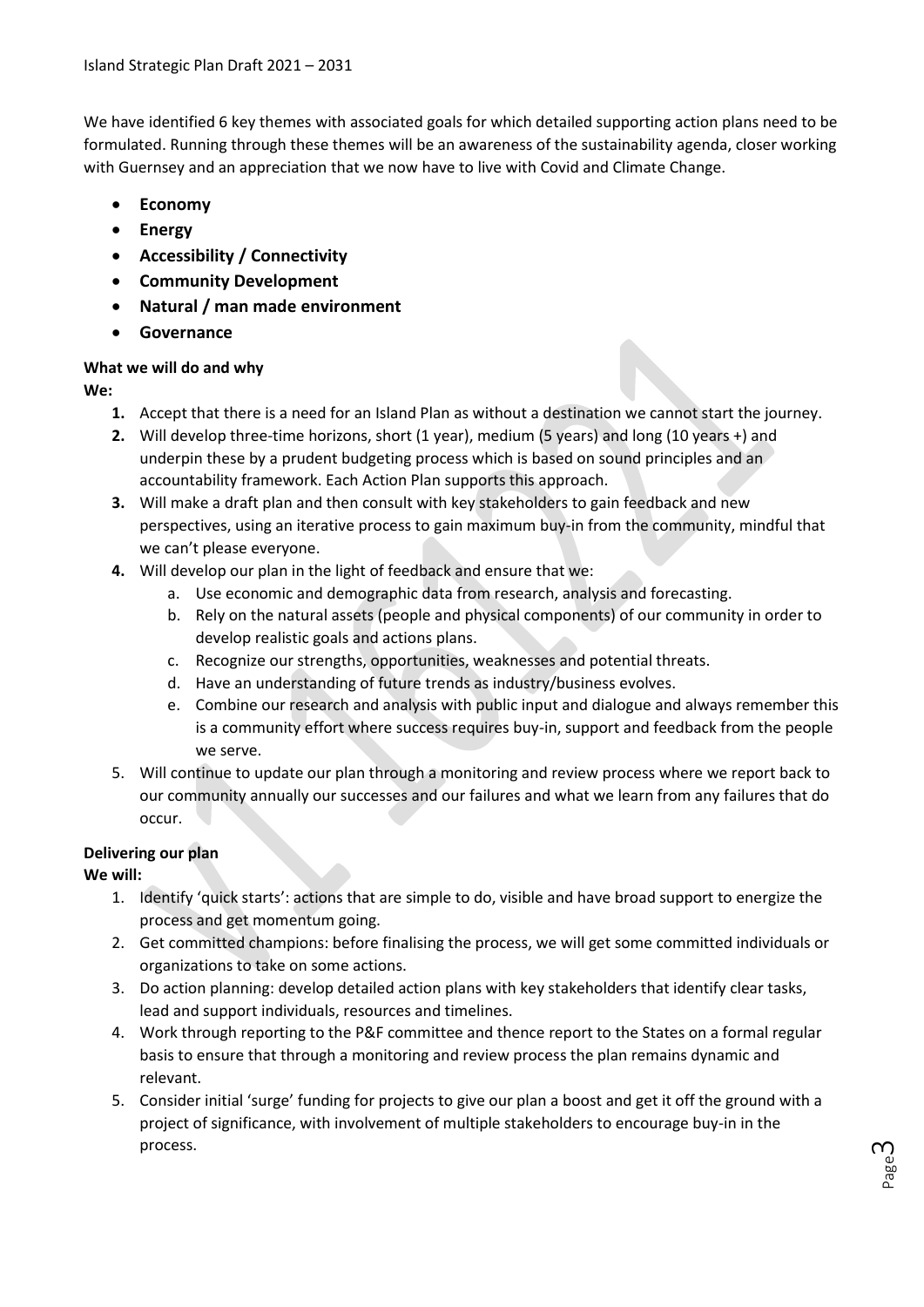#### **Strategic Overview**

#### **Economy Goals \***

- 1. Increase the number and diversity of resilient businesses.
- 2. Improve the skills base of the working community.
- 3. Develop an economic USP that can attract entrepreneurial business investment.

*\*Guernsey Workplan synergy - Unlock entrepreneurship, Develop Tourism, Green economy, Blue Economy and Tax Review incentives to attract entrepreneurs, digital nomads, etc.*

#### **Priorities and initiatives to be developed**

1 (a) Identify the key drivers that attract new businesses to the island and implement change (legal, tax, resource, IT, information) where barriers exist and so encourage inward investment bearing in mind our relationship with Guernsey and our contribution to the Bailiwick economy.

1 (b) Work together with Locate Guernsey to establish an offer that exemplifies the benefits of Alderney within the Bailiwick context<sup>#</sup>. <sup>#</sup>Guernsey transferred service / working together influenced issue.

2 (a) Develop relationships with Further Education (FE) and Higher Education (HE) institutions in Guernsey, UK and further afield to instigate appropriate economically focused educational provision here using SoA assets as potential sites for activity and niche skill development.

2 (b) Develop apprenticeship skills offer encompassing all ages on the island, through online and face to face learning provision across the widest possible skills base which adds social value to the island.

3 (a) Develop Alderney as a test bed for 'Clean/Green\*' based Island initiatives whilst conserving its unique character. \* *("Clean" refers to a low-pollution, low-emission world in which cleaner air, water, and oceans enable people to lead healthy, productive lives. "Green" refers to a world in which natural resources, including oceans, land, and forests, are sustainably managed and conserved to improve livelihoods and ensure food security).*

#### **Action Planning**

In developing each strategic priority further analysis of the initial community survey feedback will be undertaken and discussions with key organisations / individuals who can support the planning and delivery process will take place.

> Page 4

#### **Monitoring and Reporting**

Monitoring - Economic Development Committee (EDC).

Reporting – To P&F Committee.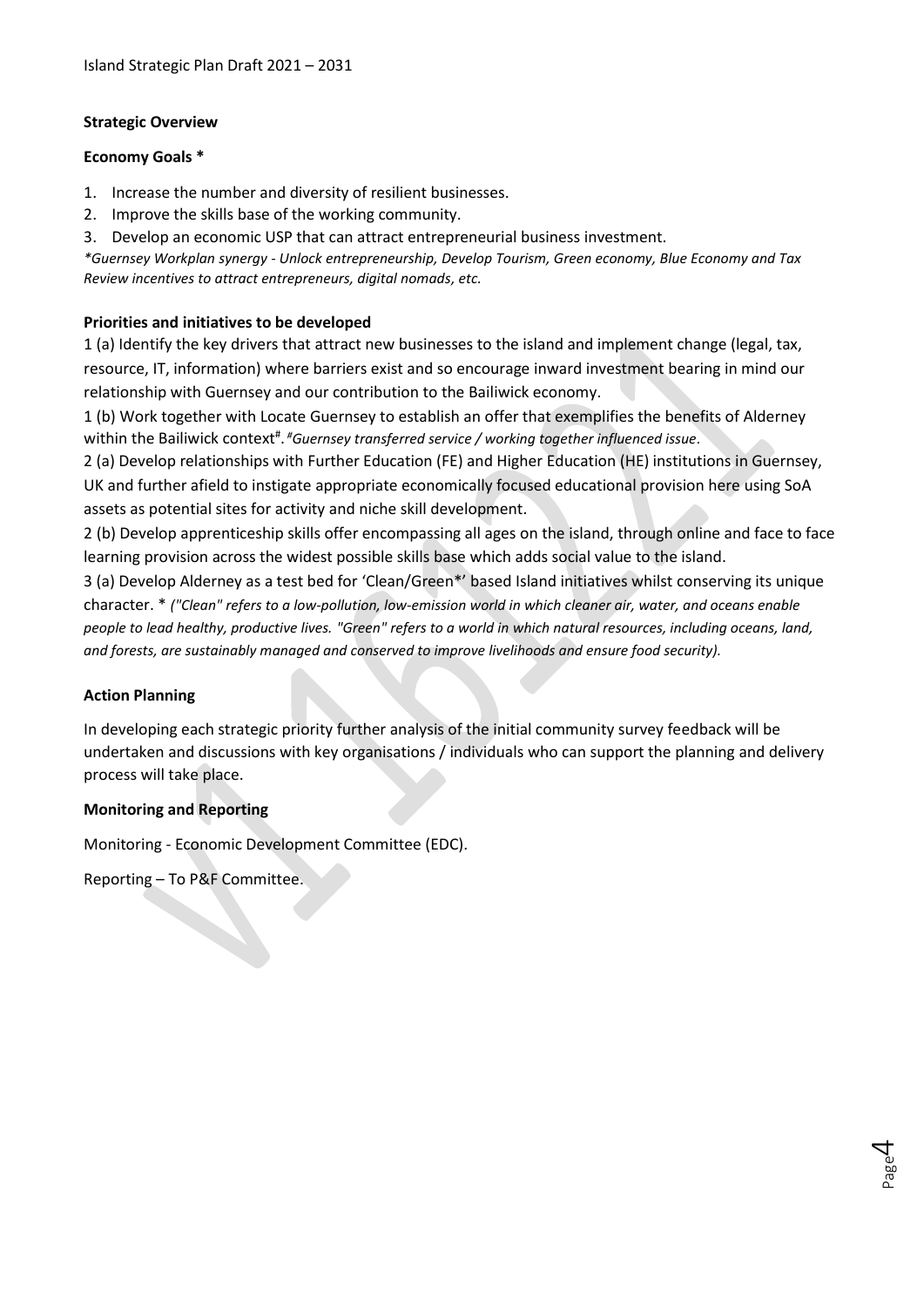## **Economy Action Plans to be developed**

| Plan                                                                                                                                        | <b>Key Task</b>                                                                                                                                                                                                                                        | <b>Success Criteria</b>                                                                                                                                                                                                                | Accountability                    | <b>Time</b>      |
|---------------------------------------------------------------------------------------------------------------------------------------------|--------------------------------------------------------------------------------------------------------------------------------------------------------------------------------------------------------------------------------------------------------|----------------------------------------------------------------------------------------------------------------------------------------------------------------------------------------------------------------------------------------|-----------------------------------|------------------|
|                                                                                                                                             |                                                                                                                                                                                                                                                        |                                                                                                                                                                                                                                        |                                   | <b>Frame</b>     |
| 1. Put in place a one stop<br>shop for access to business<br>advice and guidance for<br>those wishing to locate to<br>Alderney              | Establish key drivers for encouraging<br>business development relating to law, re-<br>locating, finance, employment and<br>technology with on/off-island businesses<br>and put in place a strategy to reduce<br>barriers, and provide key information. | Retention of current commercial base, increased<br>number and diversity of businesses, resulting in<br>an increase in population contributing to the<br>GDP of the island and an increasing contribution<br>to the Bailiwick.          | <b>EDC</b>                        | 2022-<br>2024    |
| 2. Develop Alderney as a<br>test bed for 'Clean/Green'<br>based Island initiatives<br>whilst conserving its<br>unique character.            | In the context of Climate Change<br>challenges and the island's unique<br>environment, review the current position<br>regarding energy production, energy use,<br>waste production and income generation<br>initiatives.                               | Guidance document produced as to what 'clean<br>and green' in Alderney looks like. Reduction in<br>waste being sent off island. Reduction in the use<br>of fossil fuels (linked to Energy goals) and<br>increase in green enterprises. | <b>EDC</b><br><b>Energy Group</b> | $2022 -$<br>2030 |
| 3. Develop apprenticeship<br>skills offer                                                                                                   | Review current position with Guernsey<br>College of Further Education, UK based<br>providers and on-island businesses.<br>Develop a strategy with financial provision<br>to enhance the current position.                                              | Increased number of apprenticeships offered<br>on-island and through on-line providers<br>supported by a range of businesses and the SoA.                                                                                              | <b>EDC</b>                        | $2022 -$<br>2023 |
| 4. Develop relationships<br>with Further Education (FE)<br>and Higher Education (HE)<br>institutions in Guernsey,<br>UK and further afield. | Review current position with on-island<br>organizations that have current links.<br>Develop a specific offer strategy including<br>documentation to engage with potential<br>partners to establish partnerships.                                       | Firm links established with a range of partner<br>institutions encompassing a range of academic /<br>vocational / professional disciplines.                                                                                            | <b>EDC</b>                        | $2022 -$<br>2023 |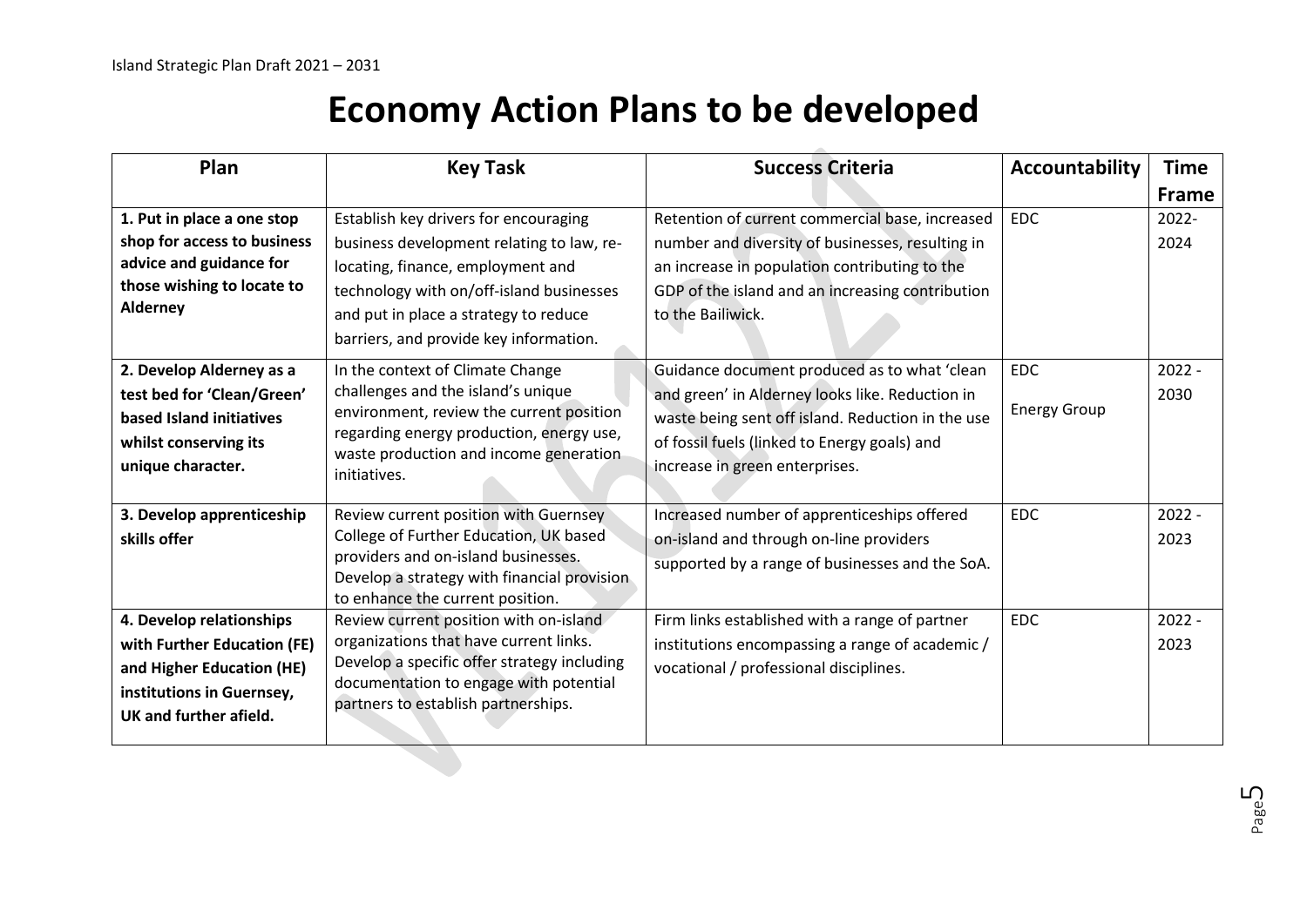#### **Energy Goals \***

- 1. Increase the amount of clean energy used (reduce the C footprint).
- 2. Reduce energy costs for individuals and organisations.

*\*Guernsey Workplan synergy - Energy Resilience, Energy strategy and Renewables Development Plan*

#### **Priorities and initiatives to be developed**

1 (a)The development of a strategy and projects to develop the use of tidal and solar energy resources with associated storage technologies to reduce the island's dependence on fossil fuels# *#Guernsey transferred service / working together influenced issues.*

1 (b) Develop a strategy and practical ability to encourage and allow the use of green energy by households. 2 (a) In the light of the energy strategy developed for the island in 1(a) review how AEL through its activity can align to allow renewable domestic energy sources to input into grid to reduce costs for all energy users on island.

#### **Action Planning**

In developing each strategic priority further analysis of the initial community survey feedback will be undertaken and discussions with key organisations / individuals who can support the planning and delivery process will take place.

#### **Monitoring and Reporting**

Monitoring - Energy Group (EG) lead.

Reporting - To P&F Committee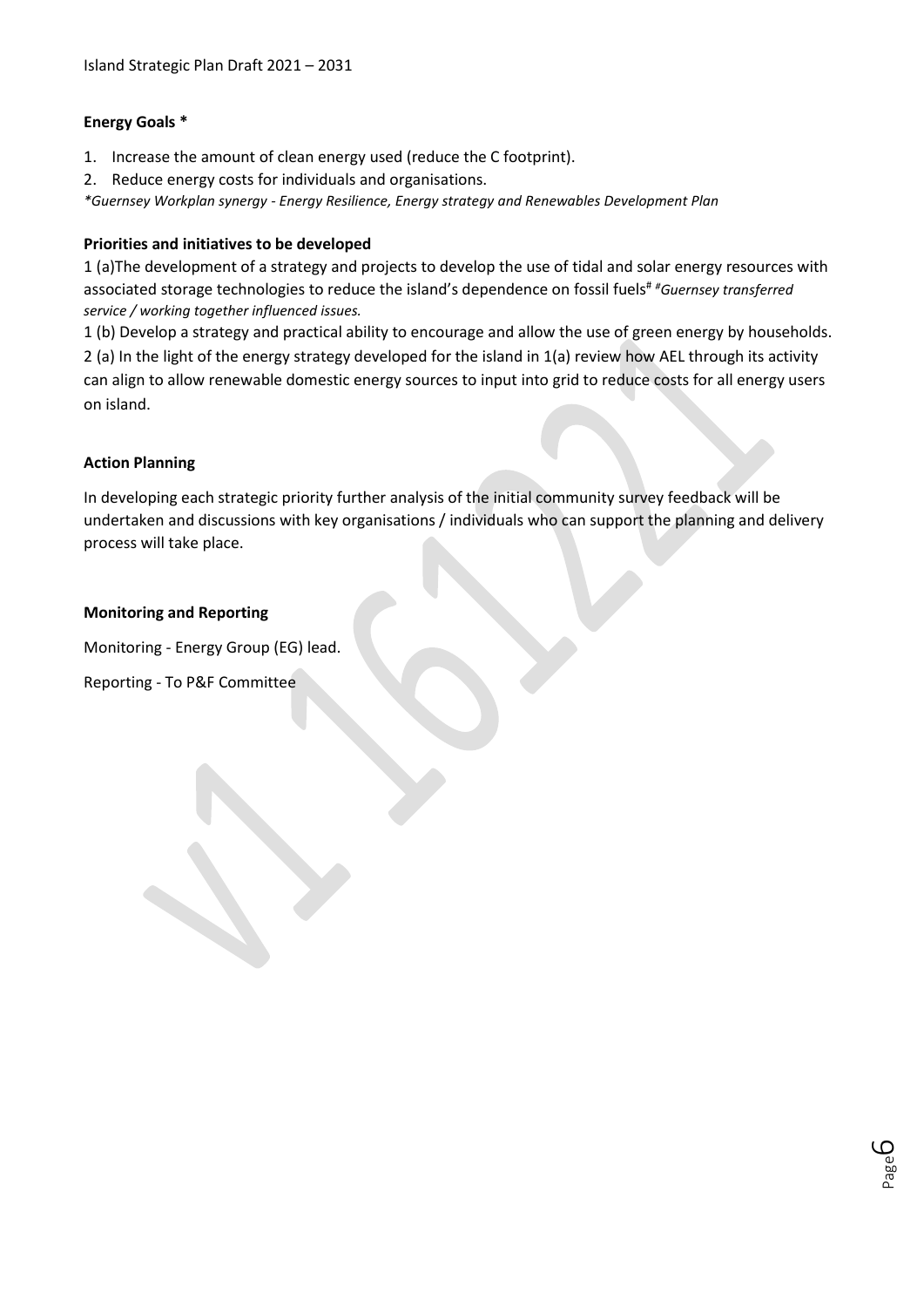# **Energy Action Plans to be developed**

| Plan                                                                                                                                                                               | <b>Key Task</b>                                                                                                                                                                                                                                                                                                               | <b>Success Criteria</b>                                                                                                                                                         | Accountability                    | <b>Time</b><br><b>Frame</b> |
|------------------------------------------------------------------------------------------------------------------------------------------------------------------------------------|-------------------------------------------------------------------------------------------------------------------------------------------------------------------------------------------------------------------------------------------------------------------------------------------------------------------------------|---------------------------------------------------------------------------------------------------------------------------------------------------------------------------------|-----------------------------------|-----------------------------|
| 1. Development of an<br><b>Energy policy for the island</b>                                                                                                                        | Engage appropriate stakeholders and produce<br>an energy policy for the island.                                                                                                                                                                                                                                               | Publish an energy policy with different time<br>horizons.                                                                                                                       | <b>Energy Group</b>               | 2022                        |
| 2. Development of projects<br>to use tidal, wind and solar<br>energy resources with<br>associated storage<br>technologies to reduce the<br>island's dependence on<br>fossil fuels. | Engage with off-island and on-island<br>specialists to put in place potential test<br>project(s) that can then be scaled up to<br>address the issues of reducing fossil fuel<br>dependency.<br>Engage with potential funding streams /<br>enterprise companies to generate initial seed<br>capital and then scale up finance. | Project(s) in place contributing to the<br>reduction of fossil fuel dependency (linked<br>to Economic goals).<br>Funding streams in place that underpin<br>project development. | <b>Energy Group</b><br><b>EDC</b> | 2022-<br>2030               |
| 3. Enable AEL to promote<br>renewable domestic<br>energy sources to input<br>into grid to reduce costs for<br>all energy users on island.                                          | Renegotiation of the AEL concession to enable<br>the potential for a range of tariffs that<br>promote the use of renewable energy by<br>domestic and business users to be considered.                                                                                                                                         | A decrease in the overall cost of electricity<br>and an increase in the use of renewable<br>energy by domestic and business users.                                              | <b>Energy Group</b>               | $2023 -$<br>2030            |
| 4. Reduce the overall level<br>of petrol and diesel<br>emissions from vehicles on<br>island.                                                                                       | Determine how due to changes in petrol and<br>diesel fuelled vehicle manufacture legislation<br>from 2030 the island prepares for these<br>changes.                                                                                                                                                                           | A pragmatic policy and practice in place that<br>reflects the move towards reducing vehicle<br>emissions.                                                                       | <b>Energy Group</b>               | 2022-<br>2030               |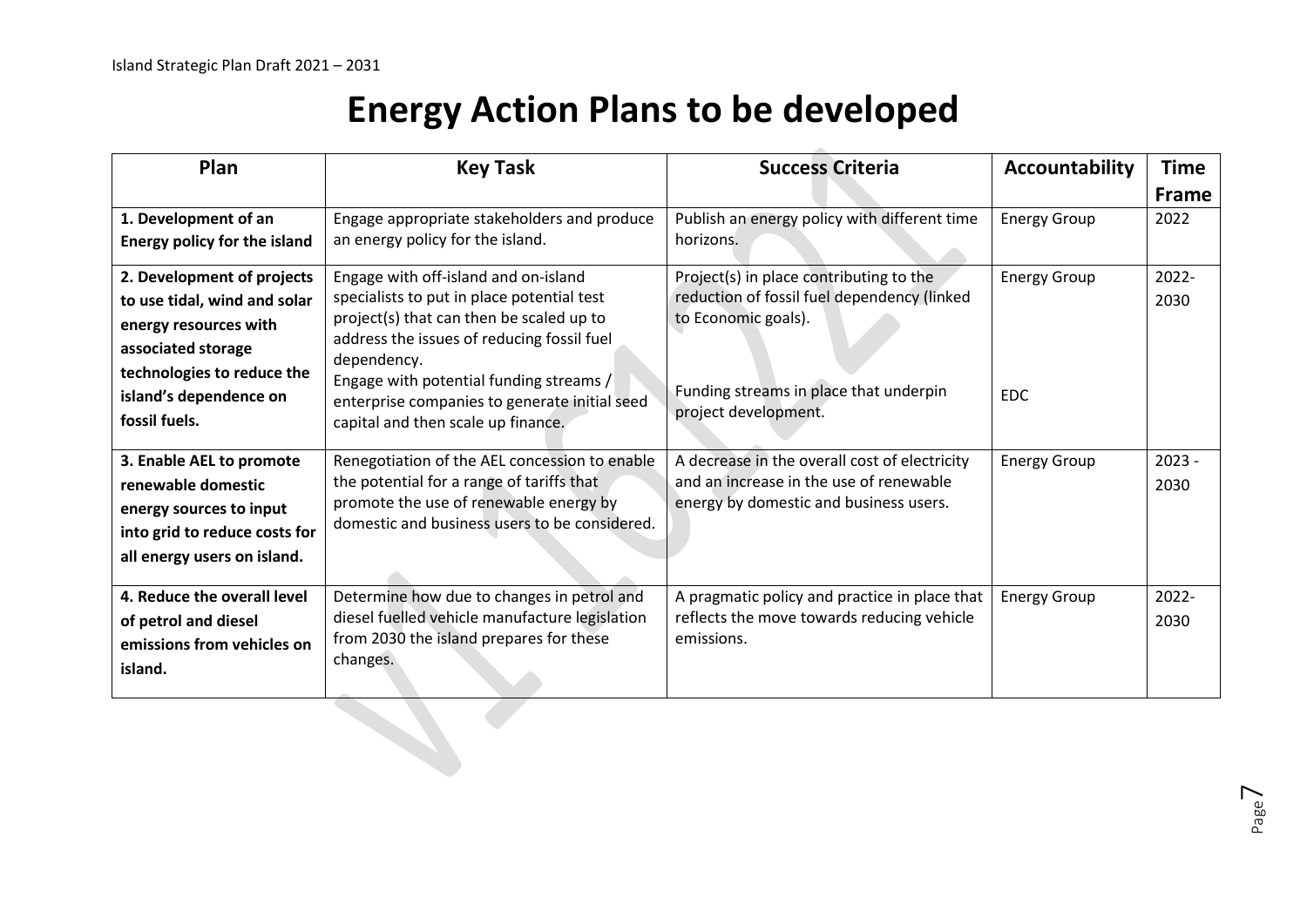#### **Accessibility/ Connectivity Goals \***

- 1. Increase the resilience and capacity of air and sea transport.
- 2. Create a digital enterprise centre of excellence.

*\*Guernsey Workplan synergy - Transport Connectivity, Integrated transport policy review and implementation, Put in place PSO and airstrip development / rehabilitation, Digital connectivity*

#### **Priorities and initiatives to be developed**

1 (a) As a component of an integrated transport strategy develop options for further ferry provision.

1 (b) Develop the airport infrastructure to reflect the changing needs of the island's population and air service providers in association with Guernsey States.

2 (a) Develop the capacity to ensure that internet provision is appropriate for the differing needs of the range of enterprises and domestic users on the island through easy access to information and resources.<sup>#</sup> *#Guernsey transferred service / working together influenced issues.*

2 (b) Increase the digital activity relating to the on-line gaming industry and financial services on the island through facilitating industry contacts to explore new areas for innovative digital enterprise. # *#Guernsey transferred service / working together influenced issues.*

#### **Action Planning**

In developing each strategic priority further analysis of the initial community survey feedback will be undertaken and discussions with key organisations / individuals who can support the planning and delivery process will take place.

#### **Monitoring and reporting**

Monitoring - Economic Development Committee (EDC) and P&F

Reporting – To P&F Committee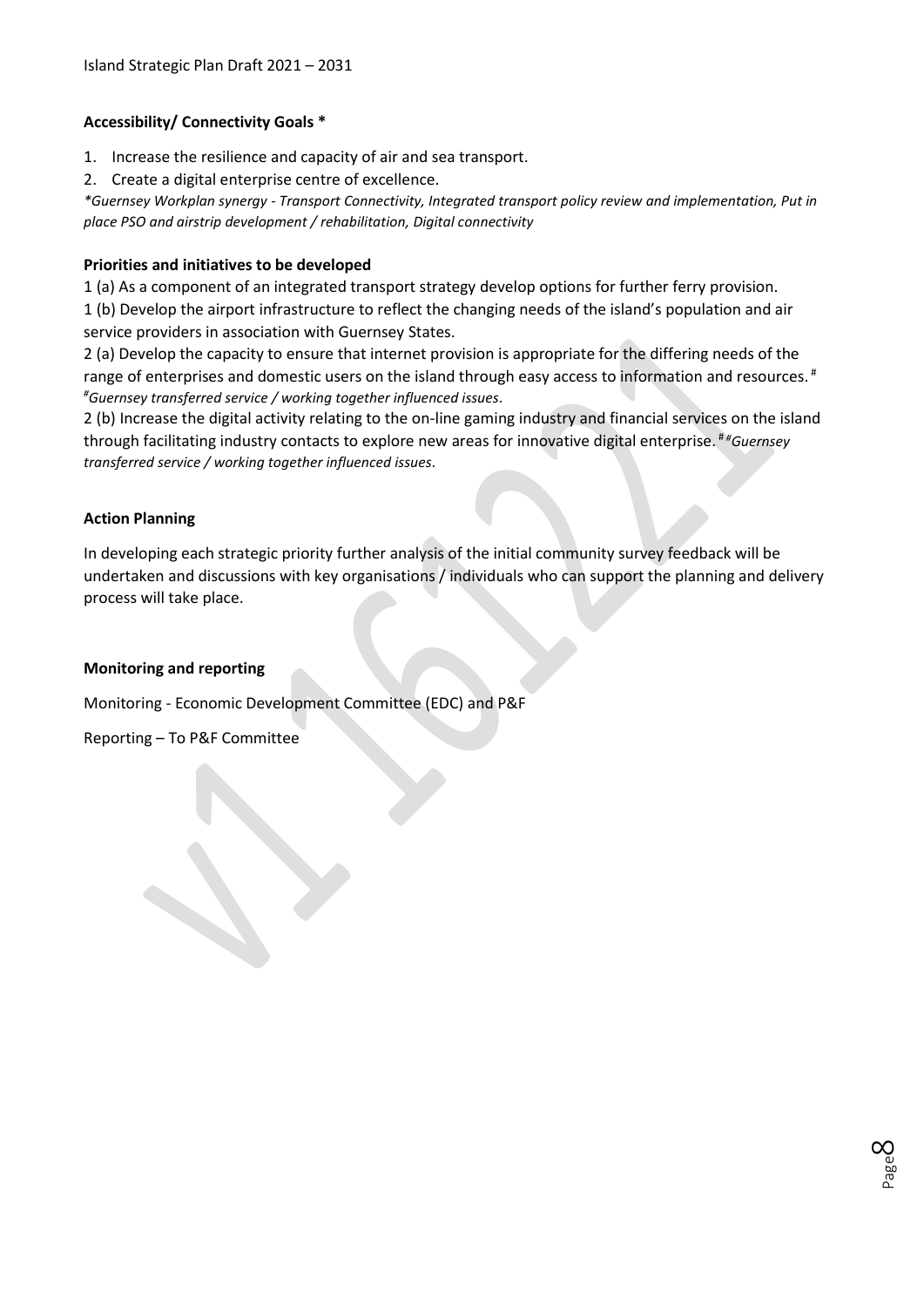### **Accessibility Action Plans to be developed**

| Plan                                                                                                                                  | <b>Key Task</b>                                                                                                                                                                                                                                                              | <b>Success Criteria</b>                                                                                                                                                                                    | <b>Accountability</b>                | <b>Time</b><br><b>Frame</b> |
|---------------------------------------------------------------------------------------------------------------------------------------|------------------------------------------------------------------------------------------------------------------------------------------------------------------------------------------------------------------------------------------------------------------------------|------------------------------------------------------------------------------------------------------------------------------------------------------------------------------------------------------------|--------------------------------------|-----------------------------|
| 1. Development of<br>airport infrastructure<br>through a longer and<br>wider runway with<br>improved terminal<br>building/facilities. | Continue the existing positive dialogue and<br>engagement with States of Guernsey and<br>other key stakeholders through the current<br>airport rehabilitation process whilst<br>ensuring continued engagement with the<br>Alderney community throughout.                     | Improved runway and airport terminal<br>building/facilities which future proof the island's<br>infrastructure for a resilient transport strategy for<br>the foreseeable future.                            | P&F committee                        | 2022-<br>2026               |
| 2. Develop a marine<br>transport strategy which<br>complements the<br>island's air transport<br>links.                                | Engage appropriate stakeholders both on-<br>island and off-island in planning and<br>providing a resilient marine passenger<br>transport service, complementary to air<br>transport provision, appropriate for the<br>island's needs.                                        | Appropriate marine transport provision<br>(complementary to air) in place for both freight<br>and passengers that secures the future of the<br>island for the foreseeable future.                          | <b>EDC</b>                           | 2022-<br>2023               |
| 3. Development of a<br><b>Harbour Area Plan with</b><br>associated<br>infrastructure and a<br>marina proposal                         | Engage appropriate stakeholders both on-<br>island and off-island and produce a Harbour<br>area plan. Engage with the current marina<br>concept plans to establish a fully costed<br>marina proposal.                                                                        | Publish Harbour Area plan and install new<br>pontoon for the benefit of harbour users.<br>Marina proposal tabled for consideration.                                                                        | GSC<br>P&F committee<br>Marina Group | $2022 -$<br>2023<br>2022    |
| 4. Development of the<br>Island's digital<br>infrastructure resilience                                                                | Consultation with SURE and other<br>stakeholders regarding implementation of<br>the next generation of IT infrastructure to<br>ensure the island has the most cost<br>effective and efficient digital backbone in<br>place to promote business and leisure<br>opportunities. | Ongoing partnership working with SURE and other<br>stakeholders to implement appropriate digital<br>infrastructure upgrades and developments to<br>promote Alderney as a place to do business and<br>live. | <b>EDC</b>                           | 2022-<br>2025               |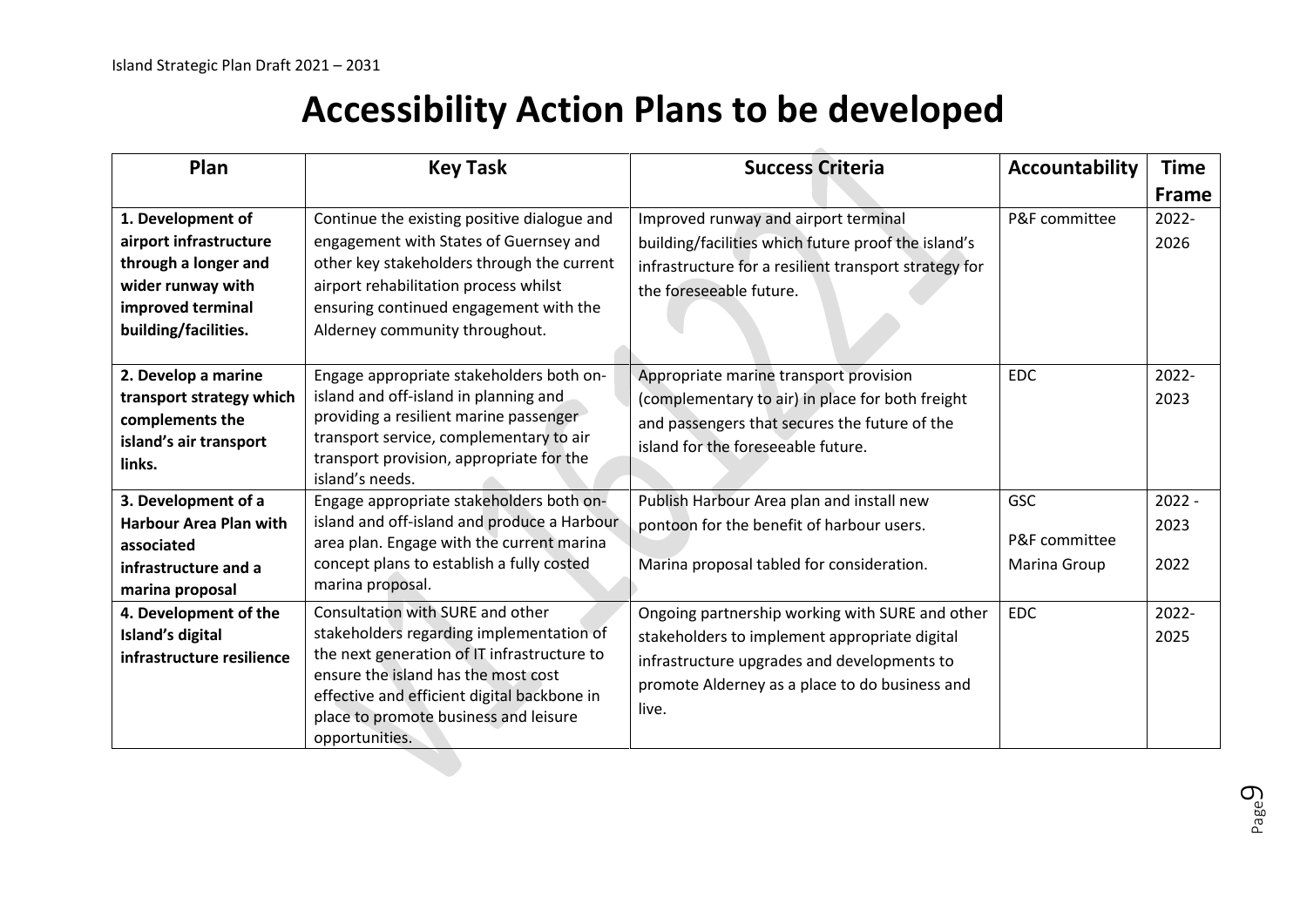#### **Community Development \***

- 1. Increase the number of economically active (20-50) year olds and their families and thus reduce the dependency ratio.
- 2. Increase the provision of appropriate housing for use by a growing population.
- 3. Increase and diversify the provision of family friendly indoor infrastructure amenities.
- 4. Development of Health and Social Care policy and practice to support the entire population.

*\*Guernsey Workplan synergy - Transferred Services, Access to Health Care – input to Guernsey services, Aging Well and New Laws – labour laws and housing laws.*

#### **Priorities and initiatives to be developed**

1 (a) Develop facilities and a strategic approach to wrap around childcare to enable economically active families to work effectively and maintain their family life.

2 (a) Development of housing strategy, policy and practices to make the island attractive to a range of economically active adults (and their families) whilst sustaining those for whom Alderney is their home<sup>#</sup>. ( *#Guernsey working together influenced issues).*

3 (a) Review options to develop a range of facilities / infrastructure that complement the unique lifestyle that Alderney offers but reflecting the expectations that a 21st century developed economy expects. 4 (a) Develop on-island strategies and practices related to the island's resources to support the transferred services in Health and Social Care focussing on effective pathways regarding primary care, mental health services and provision for an aging population<sup>#</sup>. (*#Guernsey transferred service / working together influenced issues).*

#### **Action Planning**

In developing each strategic priority further analysis of the initial community survey feedback will be undertaken and discussions with key organisations / individuals who can support the planning and delivery process will take place.

#### **Monitoring and reporting**

Monitoring - Economic Development Committee (EDC) lead, Building Development Control Committee (BDCC) lead and General Services Committee (GSC) lead.

Reporting – To P&F Committee.

 $D_{\sf age}10$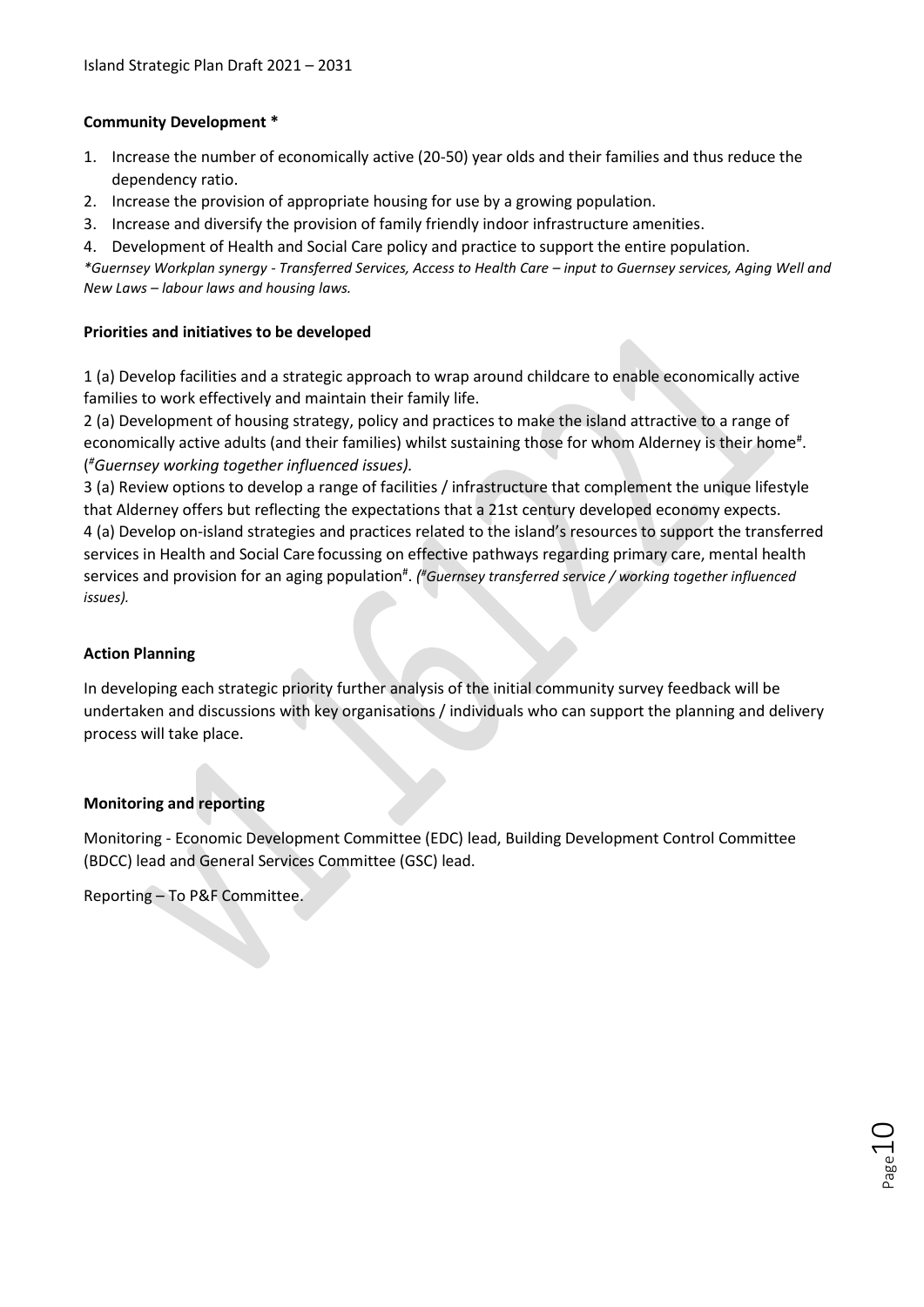## **Community Development Action Plans to be developed**

| Plan                                | <b>Key Task</b>                                                                         | <b>Success Criteria</b>                      | <b>Accountability</b> | <b>Time</b>  |
|-------------------------------------|-----------------------------------------------------------------------------------------|----------------------------------------------|-----------------------|--------------|
|                                     |                                                                                         |                                              |                       | <b>Frame</b> |
| 1. Develop a family /               | After due consultation and site selection                                               | An operating self-funding centralized family | P&F                   | 2023-        |
| wellbeing centre to                 | produce plans using appropriate on/off island                                           | / wellbeing center providing a base for      |                       | 2027         |
| support family work/life            | expertise which encompass a costed project                                              | appropriate services such as wrap around     |                       |              |
| balance and so encourage            | proposal for the development, management                                                | child care for the community in place.       |                       |              |
| new families to the island.         | and running of a centre. (Cross reference to                                            |                                              |                       |              |
|                                     | Health and Social care).                                                                |                                              |                       |              |
| 2. Develop a housing policy         | Engage appropriate stakeholders and produce a                                           | Publish a housing policy which reflects the  | Housing group         | 2022-        |
| that reflects the needs of          | housing policy for the island. (Cross reference to                                      | needs and the possible routes for access for |                       | 2025         |
| the different demographic           | Health).                                                                                | the different demographic components of      |                       |              |
| components of the                   | Develop aspects of policy to be levers of change                                        | the Alderney community.                      |                       |              |
| Alderney community.                 | to be proactive in providing appropriate quality<br>housing for a changing demographic. |                                              |                       |              |
| 3. Develop multifunctional          | Using on and off island expertise build on the                                          | An operating self-funding multifunctional    | P&F                   | 2022-        |
| indoor/outdoor sports               | initial engagement with the Alderney Sports                                             | indoor/outdoor sports facility (sports hall  |                       | 2026         |
| facilities for the island and       | Foundation, SoG ECS committee and existing                                              | and swimming pool) providing appropriate     |                       |              |
| so encourage new families           | on-island stakeholders to develop the currently                                         | amenities for the community in place.        |                       |              |
| to the island.                      | tabled concept plans to a fully costed project                                          |                                              |                       |              |
|                                     | proposal.                                                                               |                                              |                       |              |
| 4. Produce a Health and             | Engage Guernsey HSC and other appropriate                                               | Suitably financed outstanding provision of   | P&F                   | 2022-        |
| <b>Social Care policy focussing</b> | on/ off island                                                                          | care/services for people in their own home,  |                       | 2024         |
| on pathways regarding               | stakeholders/expertise/professionals and                                                | sheltered housing, nursing, care and         |                       |              |
| primary care, mental                | produce a policy and practice pathways strategy                                         | hospital settings.                           |                       |              |
| health services and                 | regarding primary and social care, mental health                                        | Suitably financed excellent provision of     |                       |              |
| provision for an aging              | services and provision for an aging population                                          | mental health services and support for the   |                       |              |
| population.                         | which reflects the means to address the                                                 | community.                                   |                       |              |
|                                     | associated financial demand. (Cross reference<br>to Housing).                           |                                              |                       |              |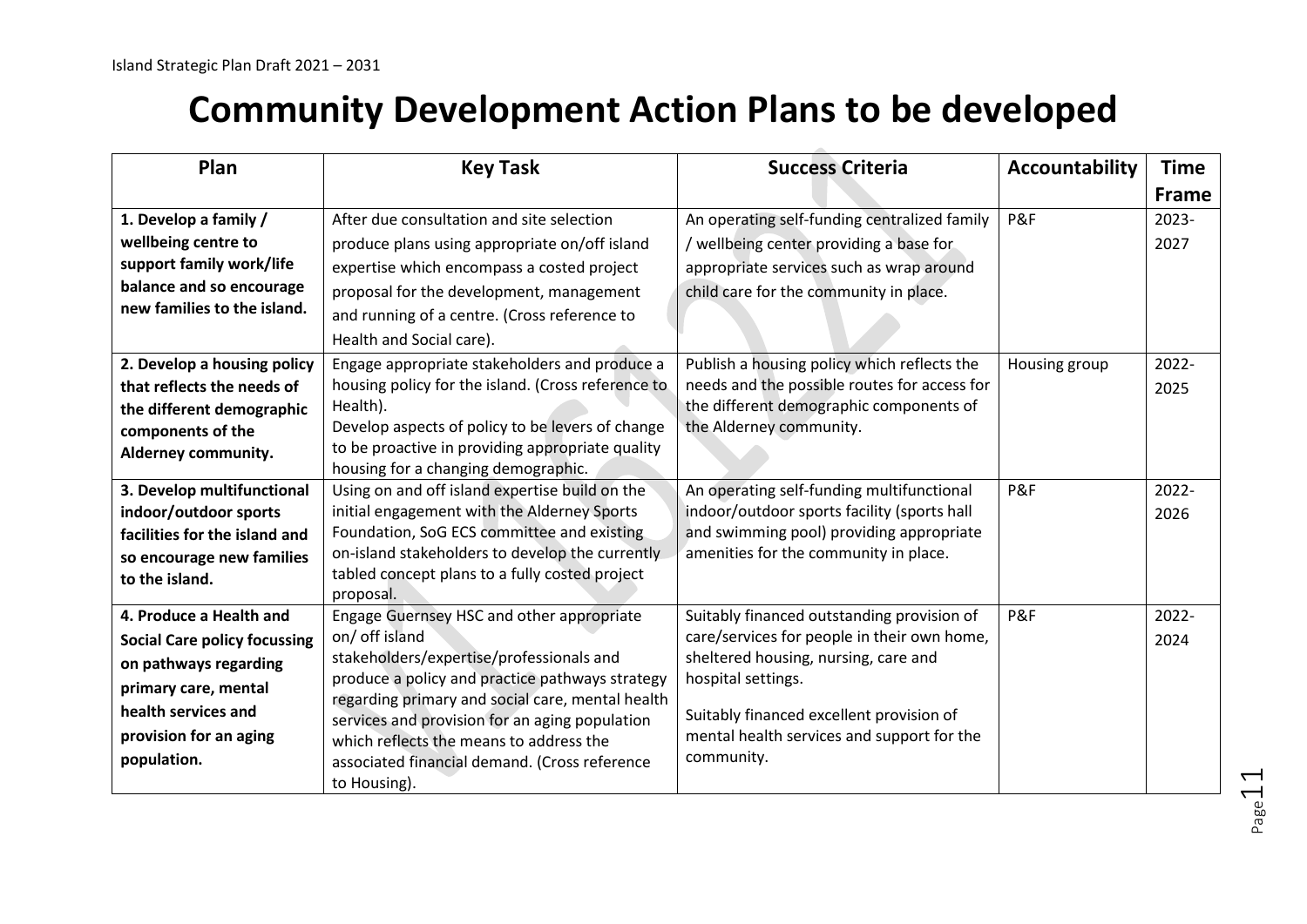#### **Natural and man – made environment Goals \***

1. Use States assets (terrestrial and marine) to their full potential for the public good.

2. Protect and develop the unique heritage and natural environment for the benefit of the community. *\*Guernsey Workplan synergy – None obvious. However, the underlying SoA commitment to the Blue Islands Charter signed in February 2020 would underpin our work in this area.*

#### **Priorities and initiatives to be developed**

1 (a) Put in place an Asset Management Strategy and Plan with appropriate policies.

1 (b) Put in place a strategy to develop our sea-based assets to maximise their benefit for the island.

1 (c) Restore and maintain selected public heritage sites for the benefit of the island.

2 (a) Undertake the imminent Land Use Plan review in 2022.

2 (b) Using best practice and advice support projects that tell the island's WW2 story in accordance with the island's wishes.

2 (c) Put in place a relevant manageable biodiversity conservation strategy.

2 (d) Reduce non-biodegradable plastic consumption and increase recycling initiatives.

#### **Action Planning**

In developing each strategic priority further analysis of the initial community survey feedback will be undertaken and discussions with key organisations / individuals who can support the planning and delivery process will take place.

#### **Monitoring and reporting**

Monitoring - Building Development Control Committee (BDCC) lead and General Services Committee (GSC) lead

Reporting – To P&F Committee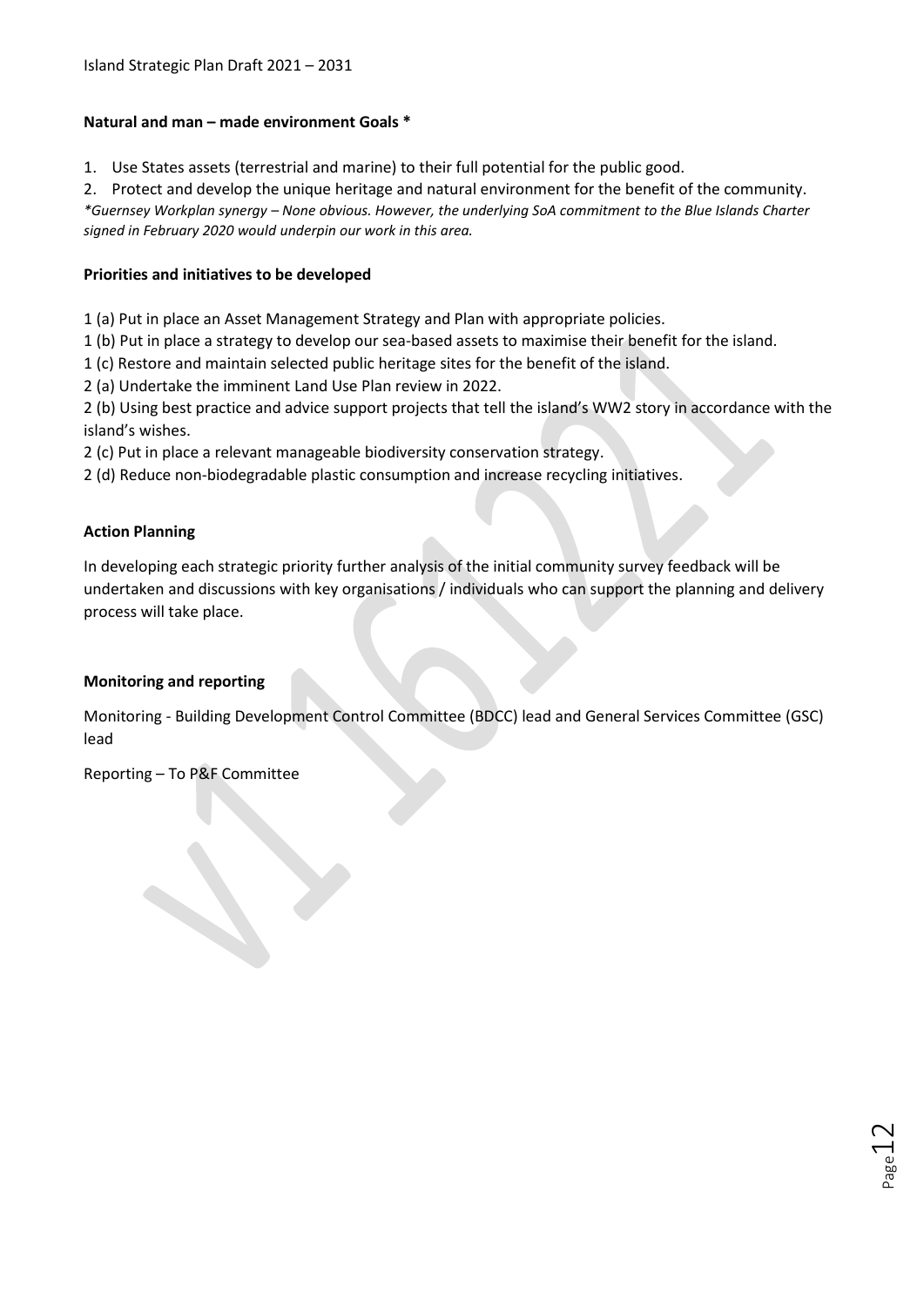### **Natural and man – made environment Action Plans to be developed**

| Plan                                                                                                                                                        | <b>Key Task</b>                                                                                                                                                                                                                              | <b>Success Criteria</b>                                                                                                                                  | Accountability           | <b>Time</b><br><b>Frame</b> |
|-------------------------------------------------------------------------------------------------------------------------------------------------------------|----------------------------------------------------------------------------------------------------------------------------------------------------------------------------------------------------------------------------------------------|----------------------------------------------------------------------------------------------------------------------------------------------------------|--------------------------|-----------------------------|
| Implementation of the ongoing<br>sewage / waste management and<br>road resurfacing plans                                                                    | Implement further screening<br>requirements as appropriate to the<br>sewerage programme incorporating<br>Mouriaux to Platte Saline.<br>Engage appropriate professional<br>expertise to undertake the road<br>resurfacing/rehabilitation work | Reduction in the amount of waste being<br>discharged into the sea and waste going<br>off-island.<br>Road resurfacing completed on budget<br>and to time. | <b>GSC</b>               | $2022 -$<br>2023            |
| Undertake the 5-year review of the<br>Land Use Plan (LUP).                                                                                                  | Engage appropriate professional<br>expertise to undertake the LUP review<br>process which engages the island<br>community in determining its approach<br>to its environment for the next 5 years.                                            | A new 5-year LUP in place that provides<br>the framework for informed decision<br>making regarding the island's built and<br>natural land / seascape.    | <b>BDCC</b>              | $2022 -$<br>2023            |
| <b>Put in place an Asset Management</b><br><b>Strategy and Plan with appropriate</b><br>policies to maximise the use and<br>economic yield from SoA assets. | Creation and maintenance of an up-to-<br>date asset management register and<br>maintenance/refurbishment protocols.<br>Assessment of economic value of assets<br>to the island economy e.g. tourism.                                         | Asset management register in place with<br>assets suitably utilized for the island's<br>environmental, tourist and economic<br>benefit.                  | P&F<br>EDC.              | 2022-<br>2023               |
| Develop further current recycling<br>initiatives e.g. plastics to promote a<br>sustainable environment.                                                     | Engage with appropriate stakeholders to<br>further develop policy and actions that<br>reduce plastic use and waste on the<br>island.                                                                                                         | Reduction in plastic use and waste which<br>will reflect Alderney as a beacon of good<br>practice for others to emulate.                                 | <b>GSC</b>               | $2022 -$<br>2023            |
| Promote the protection, use and<br>enjoyment of Alderney's unique<br>landscape and biodiversity.                                                            | Engage with appropriate stakeholders to<br>further develop policy and protocols that<br>support the island's natural and built<br>environment.                                                                                               | A relevant manageable biodiversity<br>environmental strategy is in place.                                                                                | <b>GSC</b><br><b>EDC</b> | 2022-<br>2024               |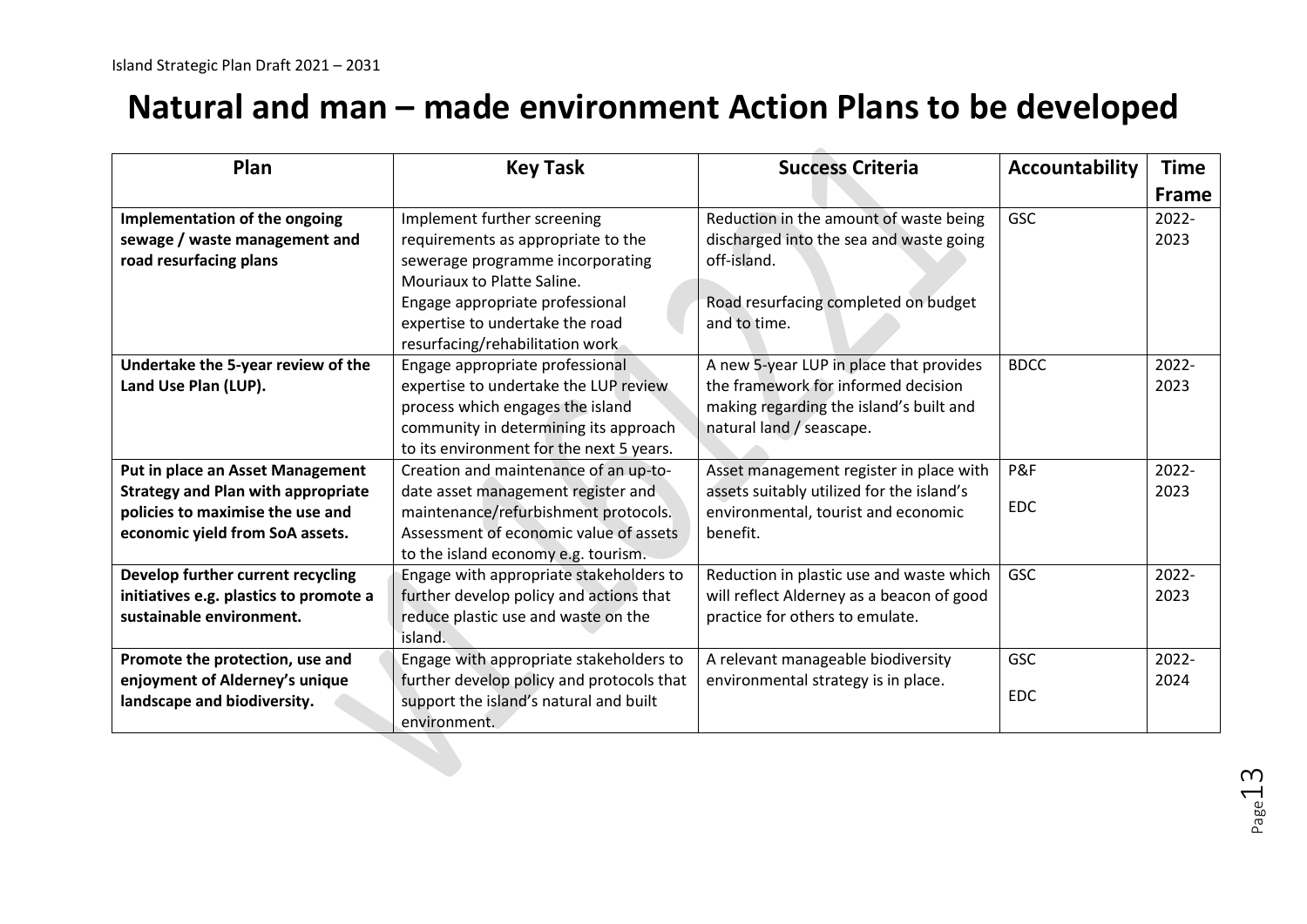#### **Governance Goals \***

- 1. Improve the efficiency of government decision making and actions
- 2. Put in place appropriate scrutiny of governmental decision making
- 3. Increase public confidence in the government and governance of the island

*\*Guernsey Workplan synergy – None specifically though moving towards a code of conduct commissioner for all the Channel Islands would be an aspect of this workstream.*

#### **Priorities and initiatives to be developed**

1 (a) Undertake a review of the current machinery of government and make proposals as appropriate.

2 (a) Review the openness of decision-making to the public and put in place measures to encourage further transparency and scrutiny.

3 (a) To support the governance of the island and support the review of Civil Service provision to ensure that it is agile and fit for purpose for the next 10 years. *# #Guernsey transferred service / working together influenced issues.*

#### **Action Planning**

In developing each strategic priority further analysis of the initial community survey feedback will be undertaken and discussions with key organisations / individuals who can support the planning and delivery process will take place.

 $P_{\rm age}14$ 

#### **Monitoring and reporting**

Monitoring – P&F Committee lead

Reporting – To P&F Committee